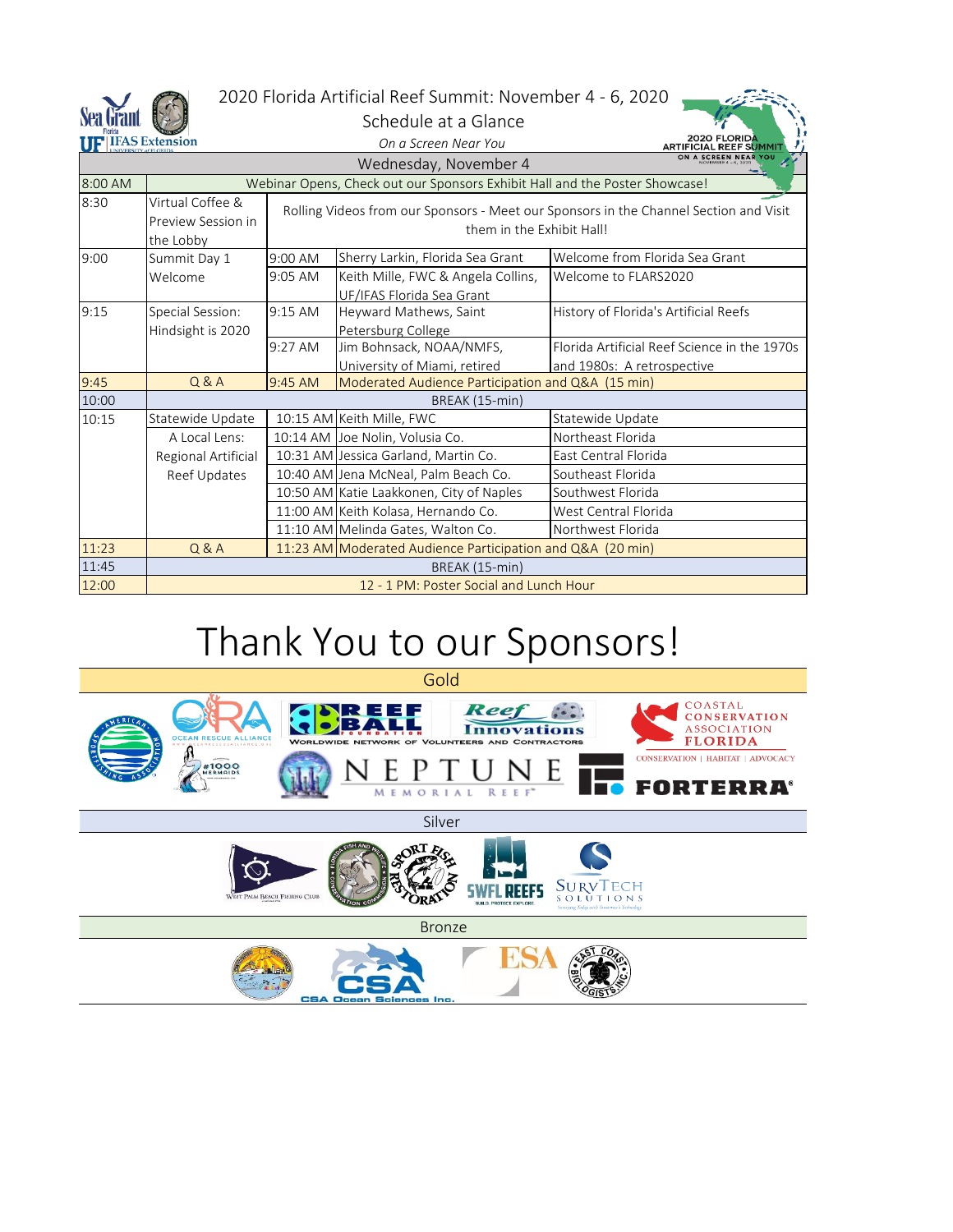

### 2020 Florida Artificial Reef Summit: November 4 - 6, 2020

1772  $\mathscr{G}$ 

| <b>Sea Grant</b> |                        |           | Schedule at a Glance                                                        |                                                |
|------------------|------------------------|-----------|-----------------------------------------------------------------------------|------------------------------------------------|
|                  | <b>FIFAS Extension</b> |           | On a Screen Near You                                                        | 2020 FLORID<br>ARTIFICIAL REEF SUMMIT          |
|                  |                        |           | Thursday, November 5                                                        |                                                |
| 8:00 AM          |                        |           | Webinar Opens, Check out our Sponsors Exhibit Hall and the Poster Showcase! |                                                |
| 8:05             | Summit Day 2           | 8:05 AM   | Jessica McCawley, FWC                                                       | Welcome from FWC                               |
|                  | Welcome and            | 8:10 AM   | Bill Lindberg, University of Florida,                                       | Keynote Addess                                 |
|                  | Keynote Address        |           | Emeritus                                                                    |                                                |
| 8:40             | Q & A                  | 8:40 AM   | Moderated Audience Participation and Q&A (15 min)                           |                                                |
| 8:55             | Focus: Research        | 8:55 AM   | Chris Stallings, University of South                                        | Synthesis of research on paired artificial-    |
|                  | and Monitoring         |           | Florida                                                                     | natural reefs                                  |
|                  |                        | $9:06$ AM | Matt Ajemian, Harbor Branch                                                 | Challenges and prospects for scientific        |
|                  |                        |           | Oceanographic Institute                                                     | monitoring of artificial reefs: lessons        |
|                  |                        |           |                                                                             | learned from Texas to Florida                  |
|                  |                        | 9:15 AM   | Alastair Harborne, Florida                                                  | The Effects on Natural Reefs of Predatory      |
|                  |                        |           | International University                                                    | Fish Aggregations Around a Nearby              |
|                  |                        |           |                                                                             | Artificial Reef                                |
|                  |                        | 9:39 AM   | Kerry Flaherty-Walia, FWC                                                   | Fish communities associated with natural       |
|                  |                        |           |                                                                             | and artificial hard bottom habitats within     |
|                  |                        |           |                                                                             | the Tampa Bay estuary                          |
|                  |                        | 9:43 AM   | Lauren Floyd, Coastal Protection                                            | Artificial Reef Monitoring in Florida: A       |
|                  |                        |           | Engineering                                                                 | Comparison of Recreational and                 |
|                  |                        |           |                                                                             | Mitigation Reef Monitoring Programs            |
| 9:50             | Q & A                  | 9:50 AM   | Moderated Audience Participation and Q&A (15 min)                           |                                                |
| 10:05            |                        |           | BREAK (15-min.)                                                             |                                                |
| 10:20            | Focus: Research        | 10:20 AM  | Avery Paxton, NOAA/NOS                                                      | Artificial reefs can be effective tools for    |
|                  | and Monitoring         |           |                                                                             | fish community enhancement but are not         |
|                  |                        |           |                                                                             | one-size-fits-all                              |
|                  |                        | 10:31 AM  | D'Amy Steward, Duke University                                              | Quantifying spatial distributions & benthic    |
|                  |                        |           |                                                                             | footprints of artificial reefs on the SE USA   |
|                  |                        |           |                                                                             | continental shelf                              |
|                  |                        | 10:39 AM  | Mike McCallister, Harbor Branch                                             | Fish Community Assessment                      |
|                  |                        |           | Oceanographic Inst.                                                         | of Mesophotic Artificial Reefs                 |
|                  |                        | 10:48 AM  | Sara Thanner, Miami-Dade Co.                                                | Re-Evaluation of Module and Boulder            |
|                  |                        |           |                                                                             | Reefs: Miami-Dade Co. AR Program               |
|                  |                        | 11:58 AM  | Amber Whittle, Florida Aquarium                                             | A Call to Action: Artificial Reefs in Coral    |
| 11:05            | Q & A                  |           |                                                                             | <b>Reef Restoration</b>                        |
| 11:20            |                        | 11:05 AM  | Moderated Audience Participation and Q&A (15 min)<br>Break (10-min)         |                                                |
|                  | Focus:                 | 11:30 AM  | Christa Court, University of Florida                                        | Measuring economic contributions and           |
| 11:30            | Socioeconomics         |           |                                                                             | impacts associated with artificial reefs       |
|                  | and Human              |           |                                                                             |                                                |
|                  | Dimensions             | 11:40 AM  | Ed Camp, University of Florida                                              | Effects of ARs on recreational fisheries:      |
|                  |                        |           |                                                                             | what we don't know might hurt us               |
|                  |                        |           |                                                                             |                                                |
|                  |                        | 11:50 AM  | Lisa Chong, University of Florida                                           | Spatial considerations can determine net       |
|                  |                        |           |                                                                             | socioecological effects of artificial reefs on |
|                  |                        |           |                                                                             | recreational fisheries and their               |
|                  |                        |           |                                                                             | management                                     |
| 12:00            | Q & A                  | 12:00 PM  | Moderated Audience Participation and Q&A (15 min)                           |                                                |